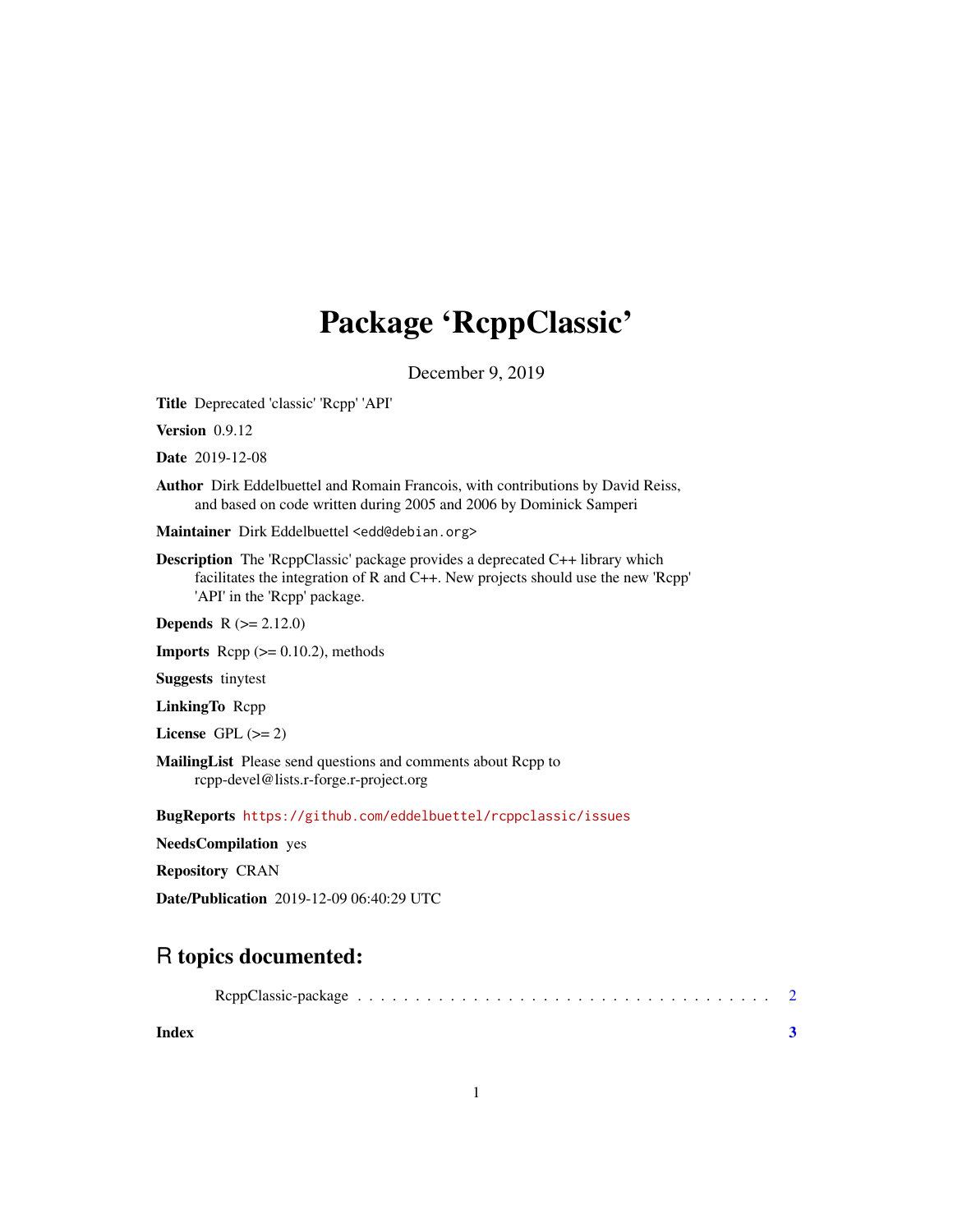<span id="page-1-0"></span>RcppClassic-package *Deprecated R / C++ interface*

#### Description

The RcppClassic package provides the classic Rcpp API.

#### Author(s)

Dominick Samperi wrote the initial versions of Rcpp (and RcppTemplate) during 2005 and 2006. Dirk Eddelbuettel made some additions, and became maintainer in 2008. Dirk Eddelbuettel and Romain Francois have been extending Rcpp since 2009.